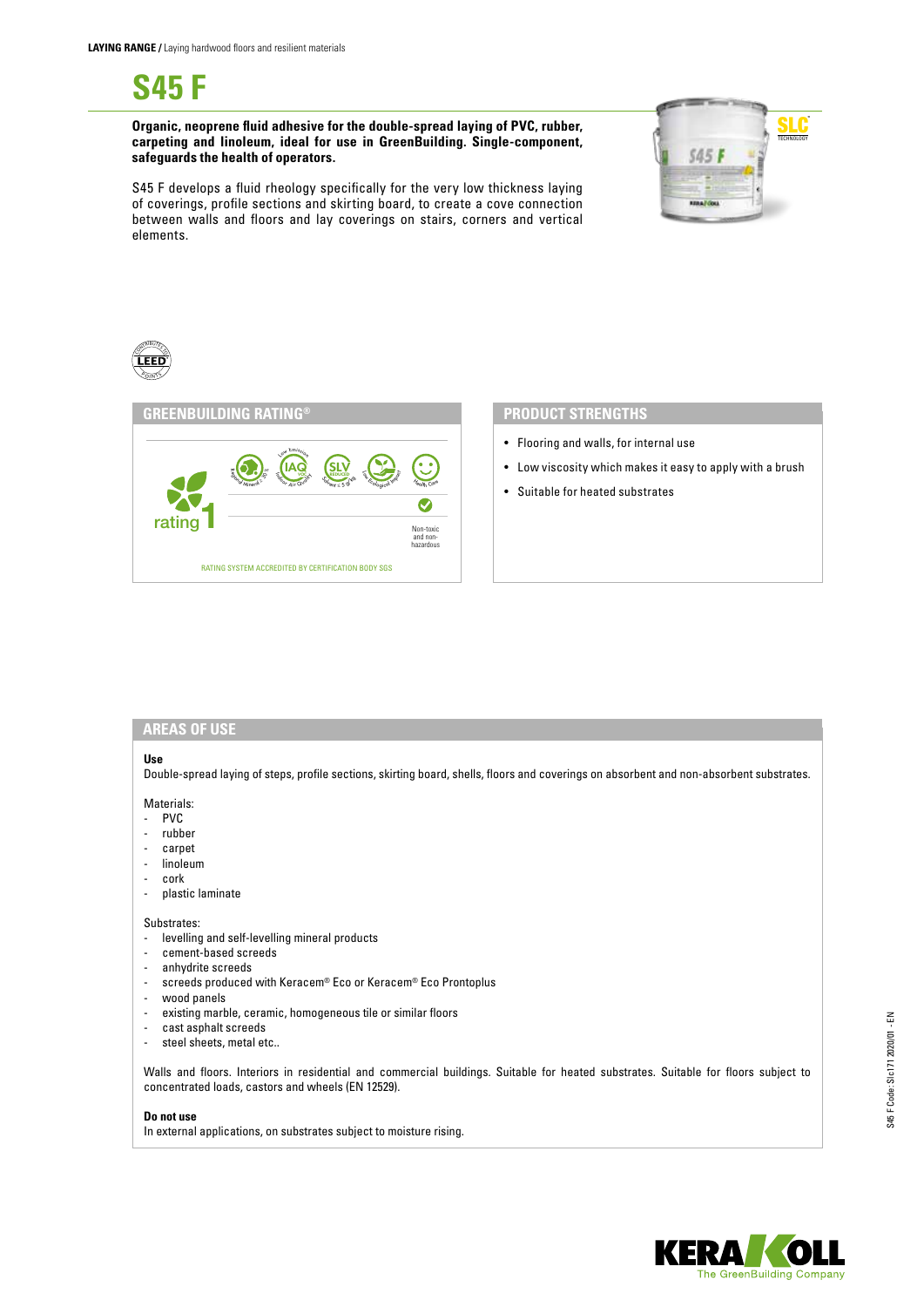# **INSTRUCTIONS FOR USE**

#### **Preparation of substrates**

Substrates must be compact, solid, level, smooth and absorbent. They must also be dimensionally stable, non-deformable, dry, clean and free of any rising moisture, cracks, dust and detaching substances.

Cement-based substrates must have residual moisture at a maximum of 2.5% or 2%, in case of under floor heating.

Anhydrite substrates must have residual moisture of a maximum of 0.5% or 0.2% in case of under floor heating.

Cement-based screeds with dusty surface, flaky or weak parts must be treated with Primer A Eco. Always treat heated subfloors with Primer A Eco.

Uneven or excessively rough substrates must be adjusted and/or corrected with suitable products such as Keralevel® Eco Ultra, Keratech® Eco, Keratech® Eco Plus or Keralevel® Eco.

Anhydrite substrates must be prepared according to the manufacturer's instructions and treated with Primer A Eco.

Cast asphalt substrates must always be treated with Primer A Eco and must be finished with suitable products such as Keralevel® Eco Ultra, Keratech® Eco, Keratech® Eco Plus or Keralevel® Eco.

#### **Preparation**

Mix carefully before use.

### **Application**

Apply S45 F evenly over the substrate and the rear of the covering with a roller or a suitable toothed spreader. Select the spreader tooth size so as to guarantee complete adhesion of the coverings, normally a smooth or no. 1 spreader. Be careful to ensure that any remaining dust is incorporated properly. Apply the adhesive to surfaces onto which, after a suitable evaporation time, the coating can be laid on the glue when it is dry but still adhesive. Massage the covering carefully and firmly to make sure it makes full contact with the adhesive layer. Once the coating has been laid and pressed it is not possible to make further adjustments. Protect from direct sunshine while laying and until the adhesive has set completely (approximately 3 days). Bonding of the coatings can be carried out after at least 24 hours.

#### **Cleaning**

Clean all tools immediately with Diluente 01.

# **SPECIAL NOTES**

Do not use at temperatures below +10 °C or in air humidity of more than 75%.

At low temperatures, the adhesive and covering must be allowed to adjust to the local conditions first. In addition to the above information, installation instructions provided by the manufacturer of the floor coverings used must also be followed, along with the technical sheets applicable to other products mentioned.

## **ABSTRACT**

*The double-spread laying of steps, profile sections, skirting board, shells, floors and coverings in PVC, rubber, carpet, linoleum, cork, plastic laminate, must be carried out using single-component, organic adhesive, such as S45 F by Kerakoll Spa, GreenBuilding Rating® 1. The substrate must be even, smooth, compact, free from any loose debris, clean and cured, and the shrinkage stage already completed. For laying, smooth spreader or a \_\_\_\_ toothed spreader must be used for an average coverage of ≈ \_\_\_ g/m2 .*

# **TECHNICAL DATA COMPLIANT WITH KERAKOLL QUALITY STANDARD**

| Appearance                        | fluid straw yellow-coloured paste                                                                                                                                                   |
|-----------------------------------|-------------------------------------------------------------------------------------------------------------------------------------------------------------------------------------|
| Pack                              | bucket 10 / 4 kg                                                                                                                                                                    |
| Shelf life                        | $\approx$ 12 months in the original packaging                                                                                                                                       |
| Warning                           | Protect from frost, avoid direct exposure to sunlight and sources of heat                                                                                                           |
| Dilution                          | ready-to-use. If necessary, use Diluente 01                                                                                                                                         |
| Temperature range for application | from +10 $^{\circ}$ C to +30 $^{\circ}$ C                                                                                                                                           |
| Evaporation time                  | $\approx$ 15 mins                                                                                                                                                                   |
| Open time                         | $\approx$ 60 min. depending on the amount applied and evaporation time                                                                                                              |
| Foot traffic                      |                                                                                                                                                                                     |
| Interval before normal use        | $\approx$ 24 – 48 hrs                                                                                                                                                               |
| Coverage                          | $\approx$ 150 g/m <sup>2</sup> each side                                                                                                                                            |
| substrate                         | Values taken at +23 °C, 50% R.H. and no ventilation. Data may vary depending on specific conditions at the building site, i.e. temperature, ventilation and absorbency level of the |